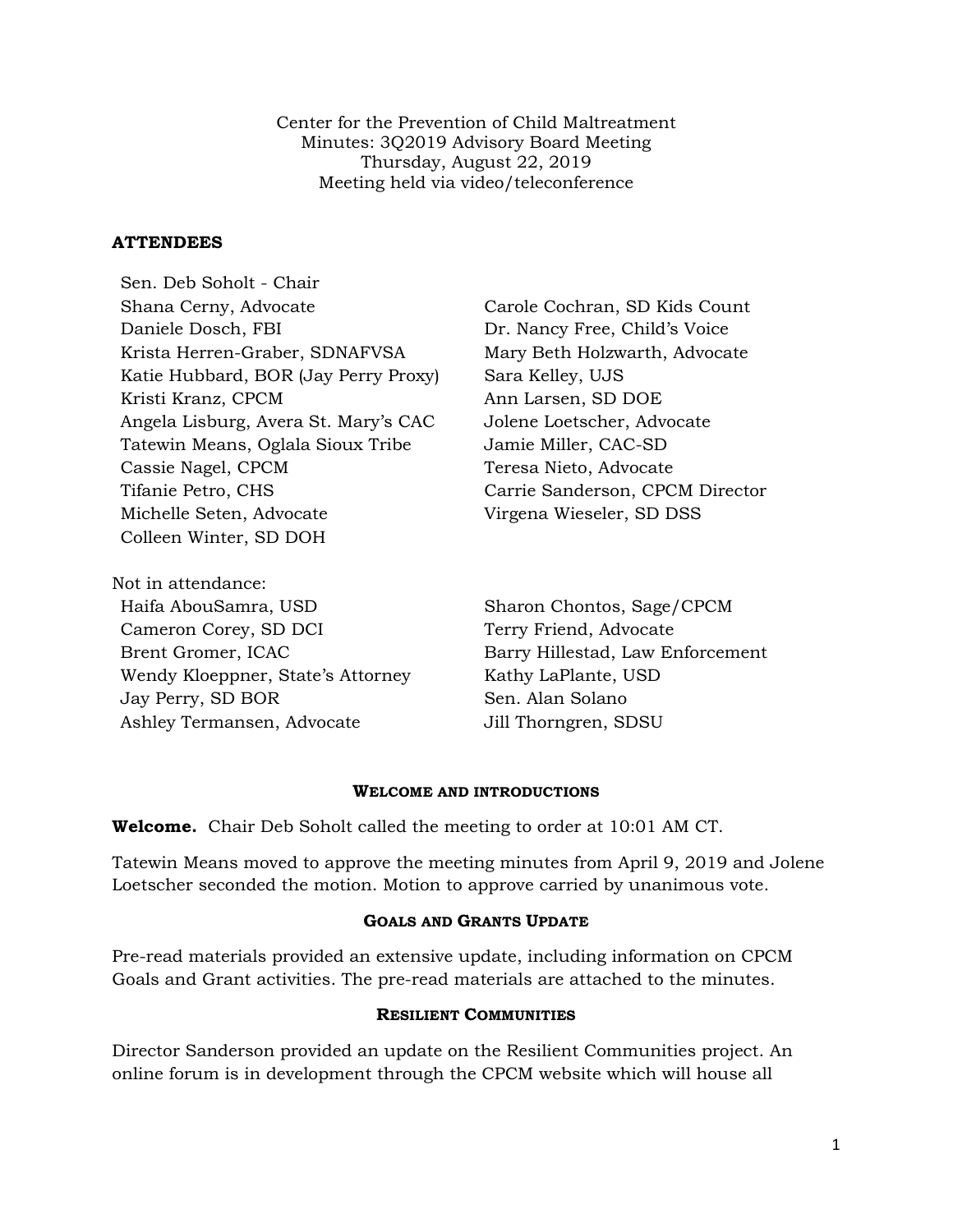Resilient Communities' resources, including No Hit Zones and MDT/SART information. Ms. Means asked the group to consider our use of the term "resilience" as it has a connotation that bad things will continue which can be traumatic in itself. She advised that within some Native American communities, she is seeing a shift in language to "thriving" or "healing" which is more positive and forward thinking. Director Sanderson thanked Ms. Means for her input and advised that she will reach out individually to some individuals about the project name to get additional engagement. Senator Soholt also thanked Ms. Means and expressed her agreement that we need to be thoughtful about the naming of this project. *Question on Resilient Communities should be directed to Sharon Chontos.*

**Action Item –** Director Sanderson will reach out to individuals regarding the name.

# **2019 COMMUNITY RESPONSE TO CHILD ABUSE CONFERENCE**

Information for the 2019 Community Response to Child Abuse Conference, including registration, can be found at [www.sdcpcm.com/conference.](http://www.sdcpcm.com/conference) Kristi Kranz asked board members to consider how they can support the conference through registrations and vendor/sponsorships. The conference committee is excited about the speaker line up and hoping to reach 650 attendees this year. CPCM will once again present an Outstanding Service Award at the conference. Board members are asked to consider making a nomination and sharing the nomination form with their networks. The form will be available early next week and will be emailed out.

**Action Item –** Board members share registration announcement and consider vendor/sponsorships. Board members to share nomination form early next week.

### **MANDATORY REPORTER CURRICULUM**

Director Sanderson provided a brief history of the work done by Jolene's Law Task Force and CPCM with Victor Vieth to bring Mandatory Reporter Curriculum to South Dakota higher education. After Mr. Vieth visited in May, two University of South Dakota (USD) faculty, Dr. Shana Cerny and Dr. Kelly Bass, created a proposal for a Child and Adult Advocacy Studies (CAAST) certificate at USD. Dr. Cerny advised that the core curriculum will include four courses which will be aligned with the CAAST requirements. All certificate courses will be offered online. Dr. Cerny requested board members to t write a letter of support for the certificate program.

Funding will be necessary for course development. Victor Vieth advised there may be a grant offering through his organization Zero Abuse; however, the grant is not yet available. Dr. Cerny expressed hope that CPCM and partners can assist by supporting professionals in attaining the certificate and providing tuition for the first cohort, with the hope of having at least fifteen students per cohort. The goal is to have support in place and submit the proposal by end of October. Letters of support should be submitted by October 1.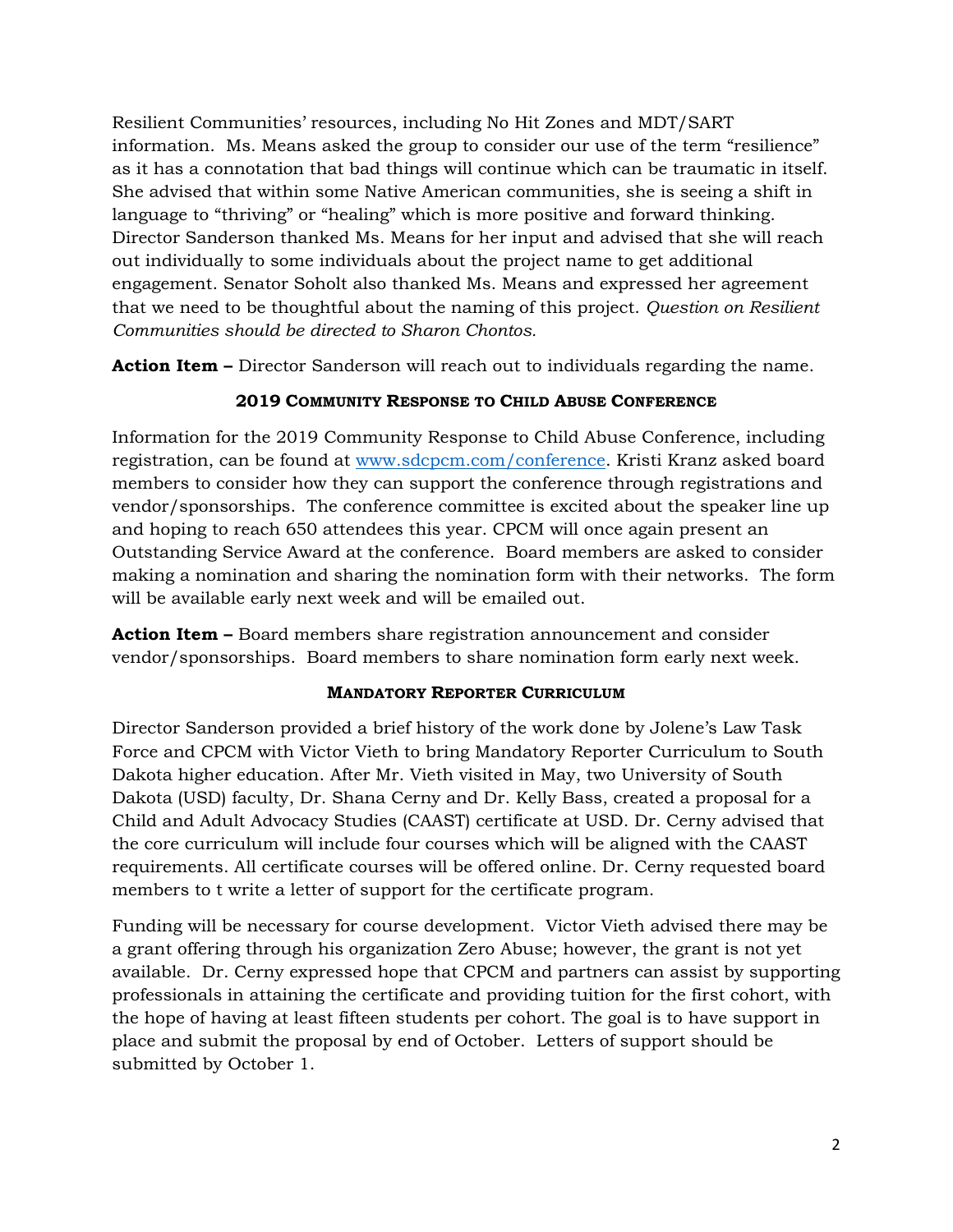Senator Soholt expressed appreciation to USD leadership in moving this forward and committed to help gather letters of support and work with employers to identify candidates. Soholt reiterated the importance of educated mandatory reporters and an educated community to the movement and expressed her support of the plan to propose the certificate then a minor. Soholt advised board members to take the draft letter and reach out to their circle of influence.

**Action Item –** Support the CAAST certificate development via letter of support, funding, or identifying certificate candidates. Dr. Cerny will provide draft of letter of support to CPCM staff to send out to the board along with a description of the curriculum.

CPCM is investigating the possibility of an updated, interactive video for mandatory reporting education for both students and professions. Staff is working with JoLynn Bostrom at the South Dakota Department of Social Services (DSS) to understand possible cost. The Mandatory Reporter 201 course from last year's fall conference is being utilized to build the video. Four Board of Regents schools have agreed to include the DSS video within their core education

# **DATA COLLECTION AND SD KIDSCOUNT**

CPCM Board Member Carole Cochran is the long-standing director of SD Kids Count. Unfortunately, the Annie Casey Foundation (ACF) will no longer be funding SD KidsCount as ACR is transitioning from financially supporting data organizations to organizations that do more advocacy work. ACF plans to consolidate the data organizations for South Dakota, North Dakota and Montana regionally in Helena, Montana. As of December 31, 2019, SD KidsCounts will no longer exist as it currently is in South Dakota.

Data collection and Ms. Cochran's expertise has been essential to the 10-Year plan. CPCM's hopes to pull together a work group to include professionals and experts from the areas of early childhood, JDAI, higher education, researchers, and appropriate state agency representatives to discuss what data needs to look like in South Dakota and where it should be housed. CPCM will begin organizing that group in September and plan to hold one or two meetings to develop a plan by the end of December.

Senator Soholt added that discussions are taking place with several state agencies to keep this at the fore front of thought and expressed that Ms. Cochran has been an integral piece of the work being done and this is a big loss for CPCM. Jolene Loetscher added that Allen Cohan leads the Child Poverty Action Lab (CPAL) in Dallas, Texan. CPAL has similar issues and found funding in unique ways to look at data issues around child poverty and offered to make an introduction or reach out for additional information. Director Sanderson anticipates that there will be a strong ask for data funding as a part of any grant related to the health of South Dakota. Director Sanderson suggested there may be an opportunity for CPCM to be repository for the